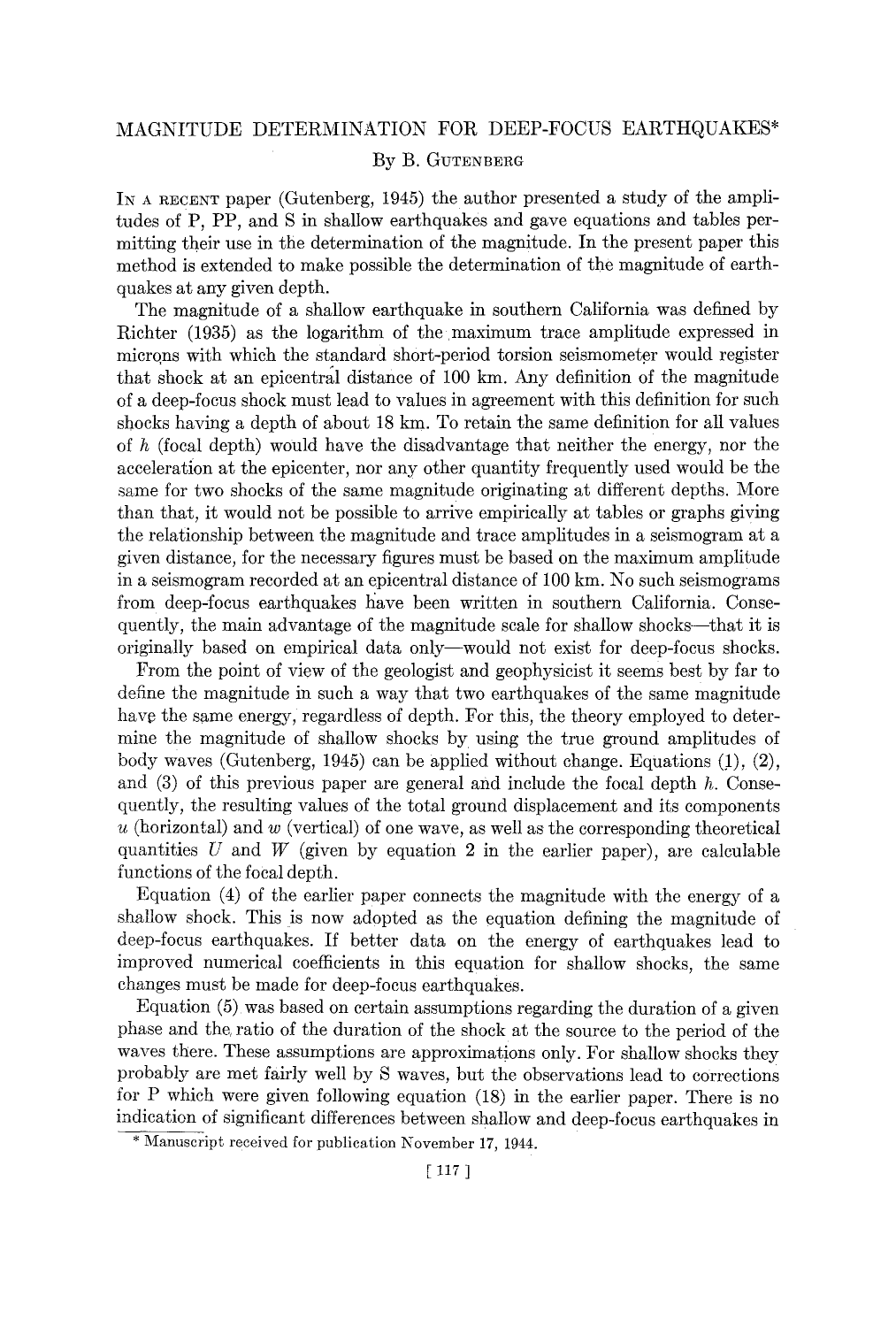this respect. As a first approximation, it may be assumed that equations (5) and, consequently,  $(6)$  to  $(9)$  remain correct. It was also assumed that in using P waves of great deep shocks the same corrections are to be applied as in great shallow shocks.

In the application of the results to shallow shocks it was possible to find the residuals of the magnitude M calculated from the amplitudes of the body waves when compared with the magnitude found from the surface waves. With deepfocus earthquakes this is not possible. It must be assumed that the average magnitude found from the theory, assuming  $C = 6.3$  (eq. 12 of the earlier paper) and using data from various distances, is substantially correct. Residuals relative to this average value of M may then be plotted as a function of the distance  $\Delta$  and the focal depth h, and corrections to the calculated values U and W as a function of  $\Delta$ may be found. However, it is not possible to find corrections for errors which effect  $M$  systematically as the focal depth  $h$  increases.

Observations were taken from station bulletins for the period 1923 to 1939. Data for shocks prior to 1923 frequently leave some doubt concerning the accuracy of the determination of the focal depth, and after 1939 the amplitudes of body waves were reported by very few stations, if at all. It is quite clear from the recent investigations that, whenever possible, systematic reporting of the maximum ground amplitudes and the corresponding periods of P, PP, and S, and also of the maximum amplitudes of surface waves with periods of about 20 seconds would aid greatly in earthquake research. Station reports most useful in the present investigation can be found from the numbers of observations,  $n$ , in table 1.

From the reported periods  $T$  and amplitudes  $u$  (total horizontal) or  $w$  (vertical) of the ground displacement in microns and the calculated values of A as a function of focal depth h and epicentral distance  $\Delta$  it is possible to find the magnitude M by the same equation (18) as in shallow shocks:

$$
M = A + 0.1 (M - 7) - \log T + \log u \qquad \text{(or } \log w \text{ with different } A\text{)} \tag{1}
$$

with a tentative correction of  $+0.1$  ( $M - 7$ ) for longitudinal waves.

A was calculated for focal depths of 200, 400, and 600 km. in the same way as for shallow shocks, including the previous value  $C = 6.3$  for all phases. The corrections to the calculated values of A, which finally were adopted in the tables for shallow shocks, were also added to the calculated values of  $A$  in the deep-focus earthquakes; it was assumed that they are the same for a given angle of incidence which changes slightly with increasing focal depth. The resulting values of A were used in drawing theoretical curves for A similar to those in figures 2 to 4.

For the calculation of the magnitude of a given deep-focus earthquake, values of A corresponding to each individual observation of P and PP (both horizontal and vertical, whichever was given) and S (horizontal only) were interpolated from these curves. Since theoretical curves of A for P and S were available for epicentral distances between about  $15^{\circ}$  and  $104^{\circ}$  only, and since for distances less than  $15^{\circ}$ and focal depths of less than 200 km. the amplitudes of P and S change very rapidly with  $\Delta$  and h, three groups of data were formed: group I, all data for PP ( $\Delta > 29^{\circ}$ ) and data for P and S at distances between  $15^{\circ}$  and  $104^{\circ}$ ; group II, data for P and S at distances less than 15<sup>°</sup> and focal depths of 200 km. or more; and group III, data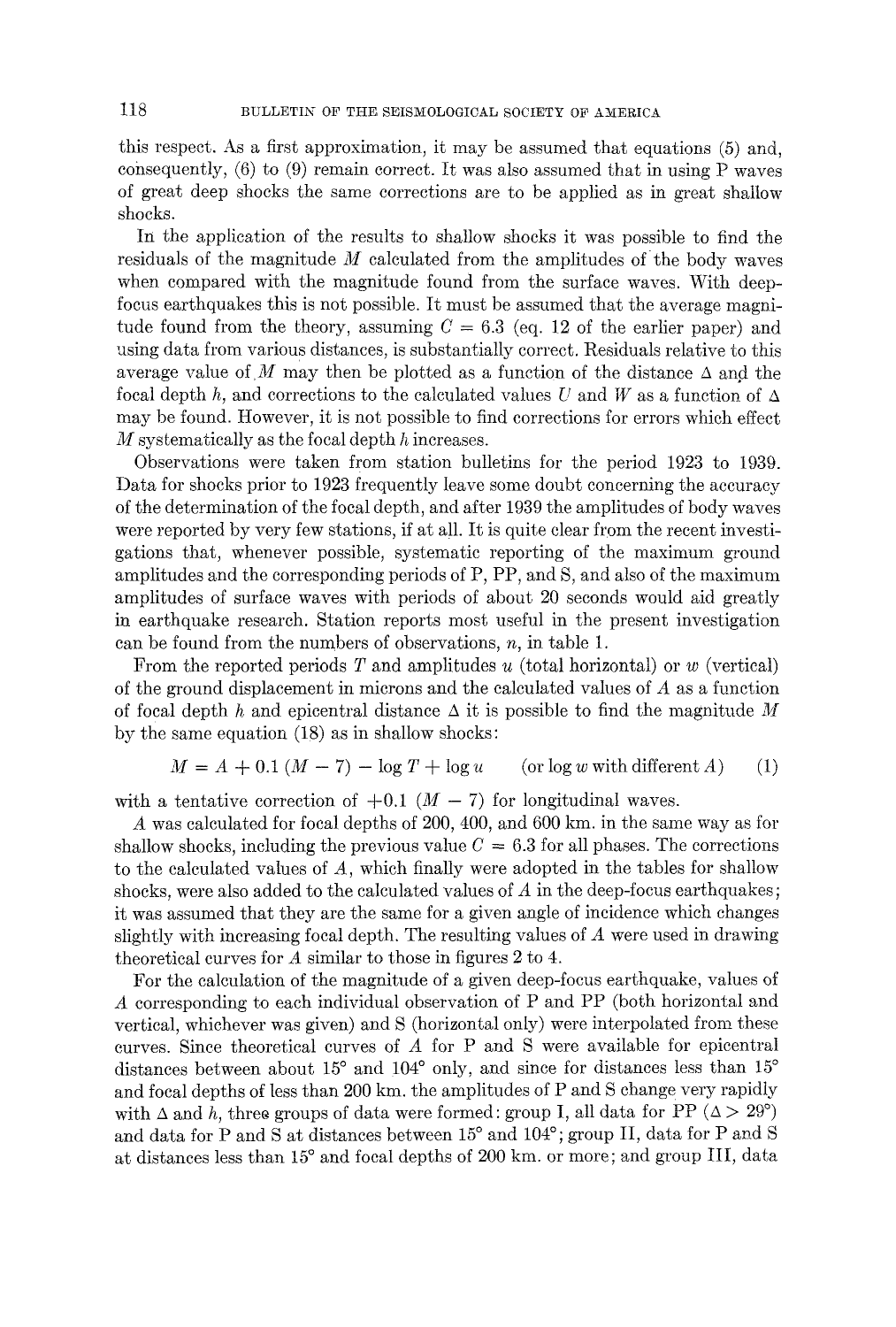for P and S at distances less than  $15^{\circ}$  with focal depths less than 200 km, and also at distances beyond  $104^\circ$ .

From the data of group I,  $M$  was calculated by means of the preceding equation (1). The average of all data for a given shock was assumed to represent the magnitude of the shock. Only shocks with more than six individual observations were selected for the calculation of residuals, taking into consideration that the standard error of one calculated value.is about 0.3 or 0.4 units of the magnitude scale; with seven observations, this should give roughly 1 in 20 times an error of  $\frac{1}{4}$  magnitude or more, provided there are no systematic errors in the method.

The following average residuals in group I were found (using, where available, the station corrections given in table 2 of the previous paper) :

|                                     |                |                |                | PP          |             |
|-------------------------------------|----------------|----------------|----------------|-------------|-------------|
|                                     | Vertical       | Horizontal     | Vertical       | Horizontal  | Horizontal  |
| Average residuals<br>Number of data | $-0.10$<br>200 | $+0.11$<br>356 | $-0.15$<br>107 | 0.00<br>168 | 0.00<br>455 |

The most important result of this tabulation is the fact that, as in shallow shocks, the transverse waves in deep-focus earthquakes receive at the source approximately the same energy as the longitudinal waves. The individual deviations are about the same as those in shallow shocks. Also, as in shallow shocks, the reported vertical components are slightly too small, probably because of larger friction in small vertical instruments, as pointed out in the preceding paper.

The residuals for each station were combined to give station corrections, separately for horizontal and vertical components. These are given in table 1. In a few instances, trace amplitudes reported by the station were used when the free period of the instrument in general was not smaller than that of the recorded waves. The following factors to convert trace amplitudes, given in mm., to ground amplitudes in microns were applied for waves with periods smaller than the free period of the seismograph (including a factor 1.4 for average conversion to total horizontal amplitudes): Adelaide, 10; La Plata, 4; Pasadena (long-period torsion seismograph), 1.8; Perth, 6; Sydney, 100; Hong Kong, 10.

Standard errors of one observation are not included in table 1; for stations with averages based on more than fifteen observations they are between 0.27 and 0.40 units of  $M$ . In spite of the fact that the present study was based on observations covering a different period of time than that used in the investigation of shallow shocks, the agreement between the "station corrections" found in the two papers was usually so close that the second decimals were calculated and are given in table 1. The weighted averages given in the last two columns of table 1 were used in the correction of the residuals.

For distances of less than 15<sup>°</sup> and depths of 200 km, or more (group II), curves for A were drawn by interpolation between the theoretical values for  $\Delta = 0$  and 15 °, and residuals were calculated: All residuals remaining after the application of the station corrections to the data of groups I and II were plotted in diagrams for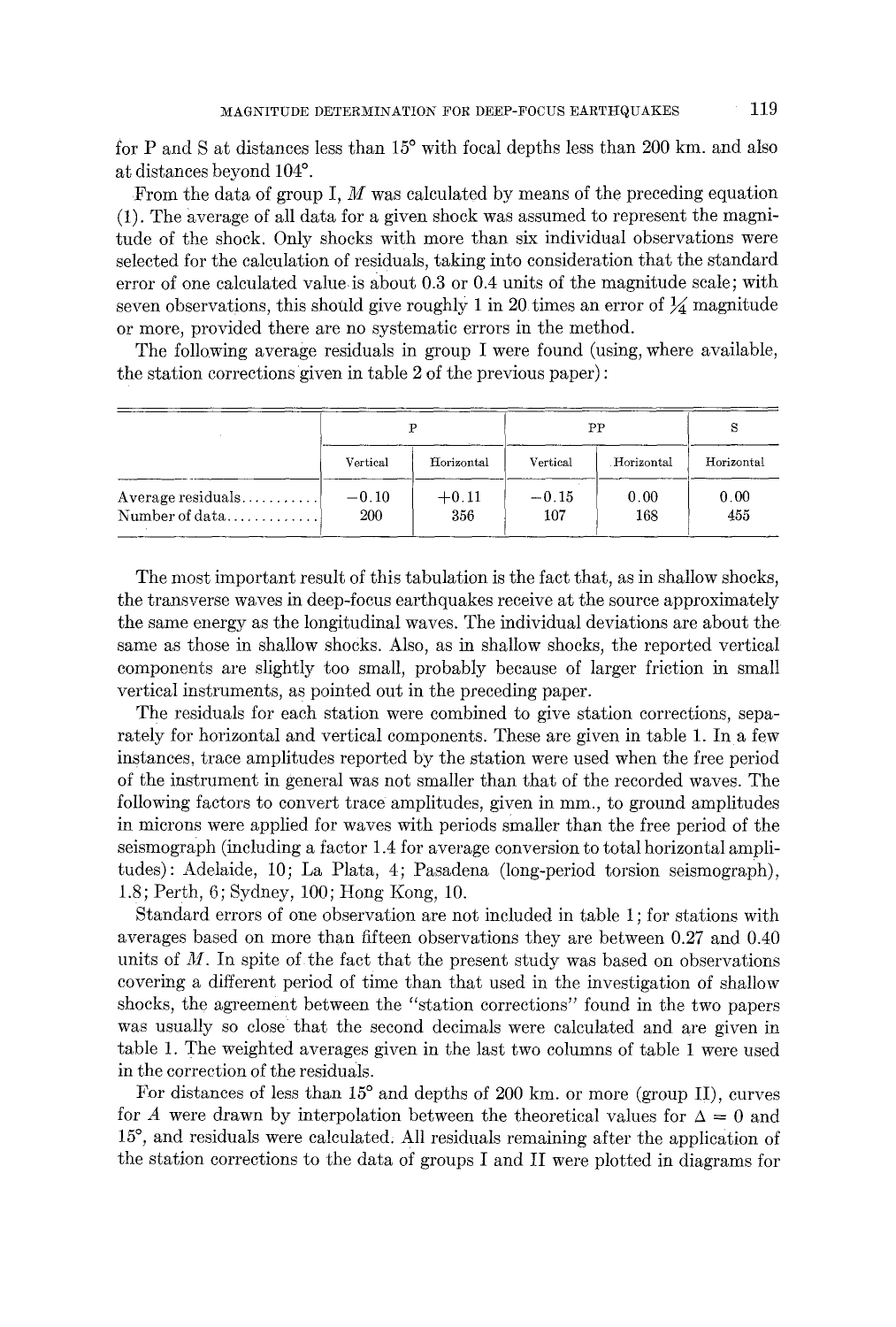|                                                                              |                 |                |                      |                             | OF LELESISMS, WITH STANDARD LARORS $(n = \texttt{num} \text{D} \text{error of } \text{observed} \text{times})$ |                          |                    |               |                                         |                    |
|------------------------------------------------------------------------------|-----------------|----------------|----------------------|-----------------------------|----------------------------------------------------------------------------------------------------------------|--------------------------|--------------------|---------------|-----------------------------------------|--------------------|
|                                                                              |                 |                | Horizontal component |                             |                                                                                                                |                          | Vertical component |               |                                         | Assumed correction |
| Station                                                                      | Shallow shocks  |                | Deep shocks          |                             | Shallow shocks                                                                                                 |                          | Deep shocks        |               | Horizontal                              | Vertical           |
|                                                                              | Correction      | r,             | Correction           | $\boldsymbol{\mathfrak{p}}$ | Correction                                                                                                     | $\boldsymbol{n}$         | Correction         | r             | component component                     |                    |
| Aachen. .                                                                    |                 |                | $+0.12\pm0.1$        |                             |                                                                                                                |                          |                    |               | $+0.1$                                  |                    |
| Adelaide.                                                                    |                 |                | $0.00 \pm 0.05$      | 15 G                        |                                                                                                                |                          |                    |               | 0.0                                     |                    |
| Alicante                                                                     | $-0.19 + 0.1$   | 14             | $-0.24 \pm 0.11$     |                             |                                                                                                                |                          |                    |               |                                         |                    |
| Almería                                                                      | $-0.12 \pm 0.2$ | ᆌ              | $-0.08 + 0.21$       |                             | $+0.10 + 0.1$                                                                                                  | 4                        | $+0.18 + 0.21$     | ∞             | $-0.2$<br>$-0.1$                        | $+0.2$             |
| Apia                                                                         |                 |                | $-0.07 + 0.15$       |                             |                                                                                                                |                          |                    |               | $-0.1$                                  |                    |
| Barcelona.                                                                   |                 |                | $-0.10 + 0.06$       | ဓာတ္ပင္ မွတ္တို႔            |                                                                                                                |                          |                    |               | $-0.1$                                  |                    |
| Belgrade                                                                     | $+0.03 + 0.1$   | $\overline{1}$ | $+0.23 + 0.05$       |                             | $+0.01 + 0.2$                                                                                                  | Ö                        | $+0.49 + 0.06$     |               |                                         |                    |
| Berkeley.                                                                    |                 |                | $+0.22 + 0.10$       |                             |                                                                                                                |                          | $+0.18 + 0.11$     | $\frac{1}{2}$ |                                         | $+0.3$<br>+0.2     |
| Bucarest.                                                                    |                 |                | $-0.21 + 0.09$       |                             |                                                                                                                |                          |                    |               |                                         |                    |
| Budapest.                                                                    | $-0.13 \pm 0.1$ |                | $-0.04 + 0.09$       | 28                          |                                                                                                                |                          |                    |               |                                         |                    |
| Cartuja.                                                                     | $-0.10 + 0.1$   | 0001281        | $-0.07 + 0.09$       |                             | $+0.05 + 0.1$                                                                                                  | $\overline{\mathcal{E}}$ | $+0.10 + 0.06$     | 듺             | $70.28$ $70.28$ $70.28$ $70.28$ $70.28$ | $-1$               |
|                                                                              | $+0.11 + 0.2$   |                | $-0.10 + 0.2$        | ಌ                           |                                                                                                                |                          |                    |               |                                         |                    |
| $\begin{array}{ll} \text{Chicago} \dots \\ \text{Chideng} \dots \end{array}$ | $+0.02 + 0.2$   |                | $-0.09 + 0.15$       | ¢                           |                                                                                                                |                          |                    |               | $-0.1$<br>$-0.2$                        |                    |
| De Bilt                                                                      | $-0.21 + 0.1$   |                |                      |                             |                                                                                                                |                          |                    |               |                                         |                    |
| Fordham.                                                                     | $+0.20 + 0.2$   |                |                      |                             |                                                                                                                |                          |                    |               |                                         |                    |
| Göttingen.                                                                   | $+0.15 + 0.04$  | $34^{\circ}$   | $+0.10 + 0.05$       |                             | $+0.22 + 0.05$                                                                                                 | 57                       | $+0.24 \pm 0.06$   |               |                                         |                    |
| Hamburg.                                                                     | $-0.36 \pm 0.1$ |                | $-0.40 + 0.15$       |                             |                                                                                                                |                          | $-0.30 + 0.17$     | ೫ ಇ           |                                         | $+0.3$<br>$-0.3$   |
| Honolulu.                                                                    |                 |                | $-0.04 \pm 0.10$     |                             |                                                                                                                |                          |                    |               | $+0.3$<br>$+0.1$<br>$+0.4$              |                    |
| Hukuoka.                                                                     |                 |                | $-0.18 + 0.08$       |                             |                                                                                                                |                          |                    |               | $-0.3$                                  |                    |
| $[to, \ldots]$                                                               |                 |                | $-0.34 \pm 0.14$     |                             |                                                                                                                |                          |                    |               |                                         |                    |
| Jena<br>Keizyo                                                               | $+0.1710.04$    | 121            | $+0.14 \pm 0.03$     | 88. மே மி மி மி மி மி மி மி | $+0.17 + 0.05$                                                                                                 | $\overline{6}$           | $+0.23 + 0.05$     | $\frac{1}{4}$ | $+0.2$                                  | $+0.2$             |
|                                                                              |                 |                | $-0.40 + 0.18$       |                             |                                                                                                                |                          |                    |               |                                         |                    |
| Kobo                                                                         |                 |                | $-0.21 + 0.05$       |                             |                                                                                                                |                          | $+0.13 + 0.05$     | 22            | $-0.4$<br>$-0.2$                        | $+0.1$             |
| Königsberg                                                                   |                 |                | $-0.22 + 0.09$       |                             |                                                                                                                |                          |                    |               | $-0.2$                                  |                    |
| Koti.                                                                        |                 |                | $-0.14 + 0.09$       | $\Box$                      |                                                                                                                |                          | $+0.07 + 0.12$     | Ņ             | $-0.1$                                  | $+0.1$             |

COBRECTIONS TO BE ADDED TO THE LOGARITHM OF THE CROUND AMPLITUDES OF BODY WAVES IN THE CALCULATION OF EARTHQUAKE MAGNITUDES

| ٠      |
|--------|
| ₽<br>٤ |
|        |
|        |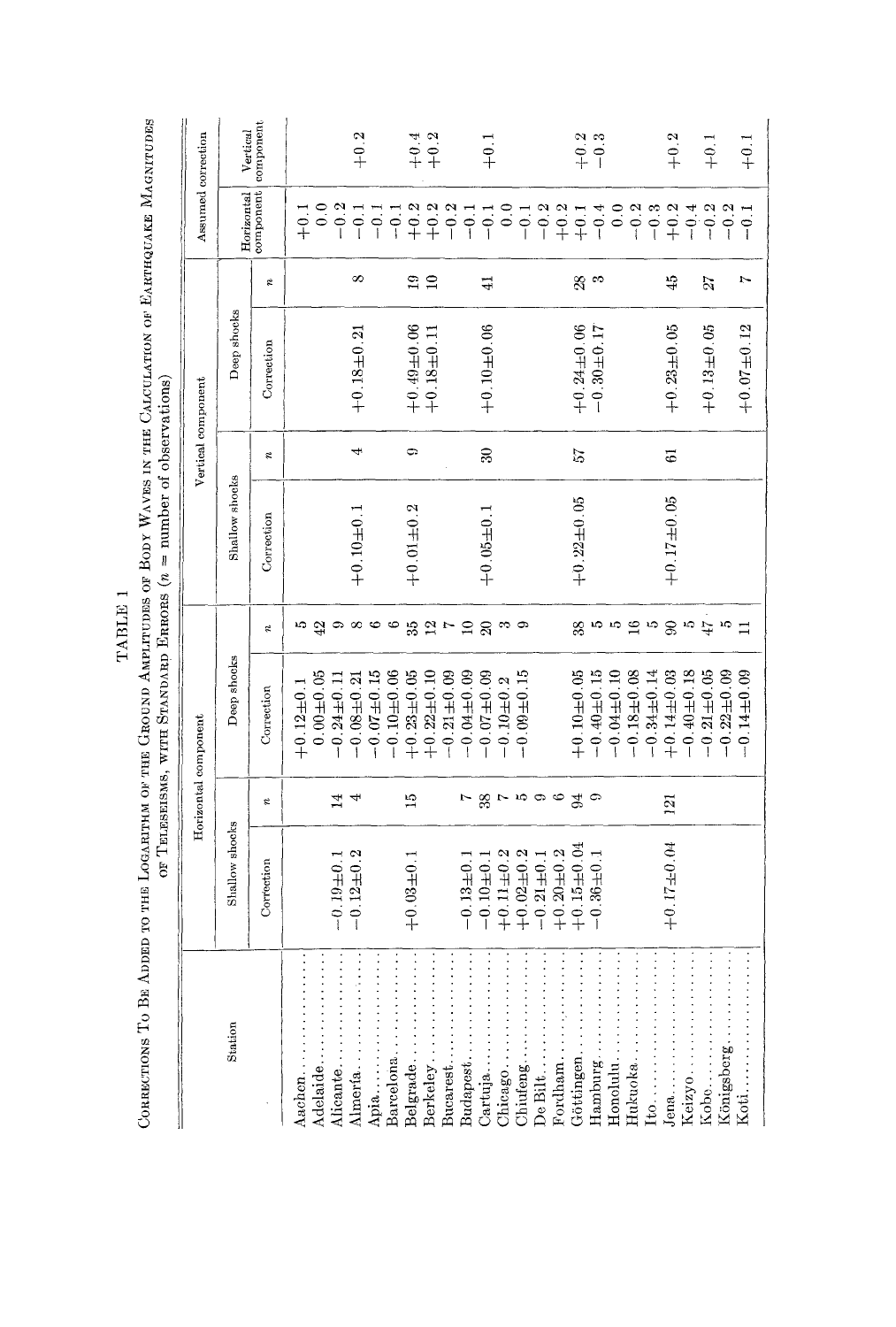| La Paz.           | $+0.21 + 0.05$                    | $\mathbf{S}$    | $+0.18 + 0.04$ | ದ                | $+0.41 + 0.07$ | $\mathfrak{g}$ | $+0.53 + 0.05$                   | ୍ଷ            |                    | $-10.5$                                     |
|-------------------|-----------------------------------|-----------------|----------------|------------------|----------------|----------------|----------------------------------|---------------|--------------------|---------------------------------------------|
| a Plata           |                                   |                 | $+0.20 + 0.07$ | $\overline{31}$  |                |                |                                  |               |                    |                                             |
| Leipzig           | $-0.0 + 10.0 -$                   | $\overline{27}$ | $-0.02 + 0.09$ |                  |                |                |                                  |               |                    |                                             |
| Lick              |                                   |                 | $+0.02 + 0.11$ |                  |                |                |                                  |               |                    |                                             |
| Malaga            |                                   |                 | $+0.18 + 0.09$ | 2222222          |                |                |                                  |               |                    |                                             |
| Matujama.         |                                   |                 | $-0.23 + 0.10$ |                  |                |                | $+0.16 + 0.08$                   | ю             |                    | $+0.02$                                     |
| München.          | $-0.33 + 0.1$                     | ⇨               | $-0.08 + 0.12$ |                  |                |                |                                  |               |                    |                                             |
| Nagasaki          |                                   |                 | $+0.07 + 0.06$ |                  |                |                | $+0.28 + 0.10$ $+0.32 + 0.11$    | $\Xi$ $\circ$ |                    | $\begin{array}{c} +0.3 \\ +0.3 \end{array}$ |
| $Nagg0y2.$ .      |                                   |                 | $-0.38 + 0.08$ | $\frac{24}{13}$  |                |                |                                  |               |                    |                                             |
| $O$ saka $\ldots$ |                                   |                 | $-0.38 + 0.08$ |                  |                |                |                                  |               |                    |                                             |
| $Ot$ tawa         | $-0.01 + 0.1$                     | $\sim$ 0        |                |                  |                |                |                                  |               |                    |                                             |
| Paris             | $-0.28 + 0.1$                     |                 |                |                  |                |                |                                  |               |                    |                                             |
| Pasadena.         |                                   |                 | $+0.18 + 0.03$ | 128              |                |                |                                  |               |                    |                                             |
| Perth.            |                                   |                 | $-0.16 + 0.05$ | $\overline{4}$   | $\bar{z}$      |                |                                  |               |                    |                                             |
| Phu-Lien.         |                                   |                 | $-0.1(10.0)$   |                  |                |                |                                  |               |                    |                                             |
| Potsdam.          | $-0.18 + 0.1$                     | 14              | $-0.30 + 0.11$ | 8 ほんとりょす 88 ほけのる | $+0.30 + 0.1$  | 4              |                                  |               |                    | $+0.3$                                      |
| Prague            |                                   |                 | $+0.07 + 0.07$ |                  |                |                |                                  |               |                    |                                             |
| Riverview         | $+0.12 + 0.05$                    | $86\,$          | $+0.16 + 0.05$ |                  | $+0.47 + 0.1$  | $\mathbf{r}$   | $+0.38 + 0.09$<br>$+0.29 + 0.08$ | $\Xi$ 2       |                    | $\begin{array}{c} +0.4 \\ +0.3 \end{array}$ |
| Sumoto.           |                                   |                 | $+0.00 + 0.06$ |                  |                |                |                                  |               |                    |                                             |
| ľaikyu.           |                                   |                 | $+0.2 \pm 0.1$ |                  |                |                |                                  |               |                    |                                             |
| <b>lashkent</b>   | $-0.15 + 0.1$                     | 16              | $-0.30 + 0.12$ |                  |                |                | $+0.29 + 0.16$                   | r             |                    |                                             |
| l'oledo.          | $-0.08 \pm 0.1$                   |                 | $+0.04 + 0.09$ |                  | $-0.1 \pm 0.3$ | S              |                                  |               |                    |                                             |
| Coyooka           |                                   |                 | $-0.04 + 0.21$ |                  |                |                | $+0.03 + 0.2$<br>$+0.08 + 0.1$   |               |                    |                                             |
| frieste.          |                                   |                 | $-0.01 + 0.15$ |                  |                |                |                                  | م م مہ<br>م   |                    |                                             |
| yosi.             |                                   |                 | $-0.12 + 0.06$ |                  |                |                | $+0.17 + 0.17$                   |               | $-0.1$             |                                             |
| Jpsala.           |                                   |                 | $-0.1 \pm 0.1$ |                  |                |                |                                  |               |                    |                                             |
| Vien              |                                   | G               |                |                  |                |                |                                  |               | $-0.2$             |                                             |
| <b>Zikawei</b>    | $-0.24 \pm 0.1$<br>+0.1 $\pm 0.1$ | ₩               |                |                  |                |                |                                  |               | $-10.1$<br>$-10.1$ |                                             |
| <b>Zinsen</b>     |                                   |                 | $-0.07 + 0.08$ | $\mathbf{z}$     |                |                | $+0.18 + 0.10$                   | Ξ             |                    | $+0.2$                                      |
| Zurich            | $-0.07 \pm 0.1$                   | ≎               |                |                  |                |                |                                  |               |                    |                                             |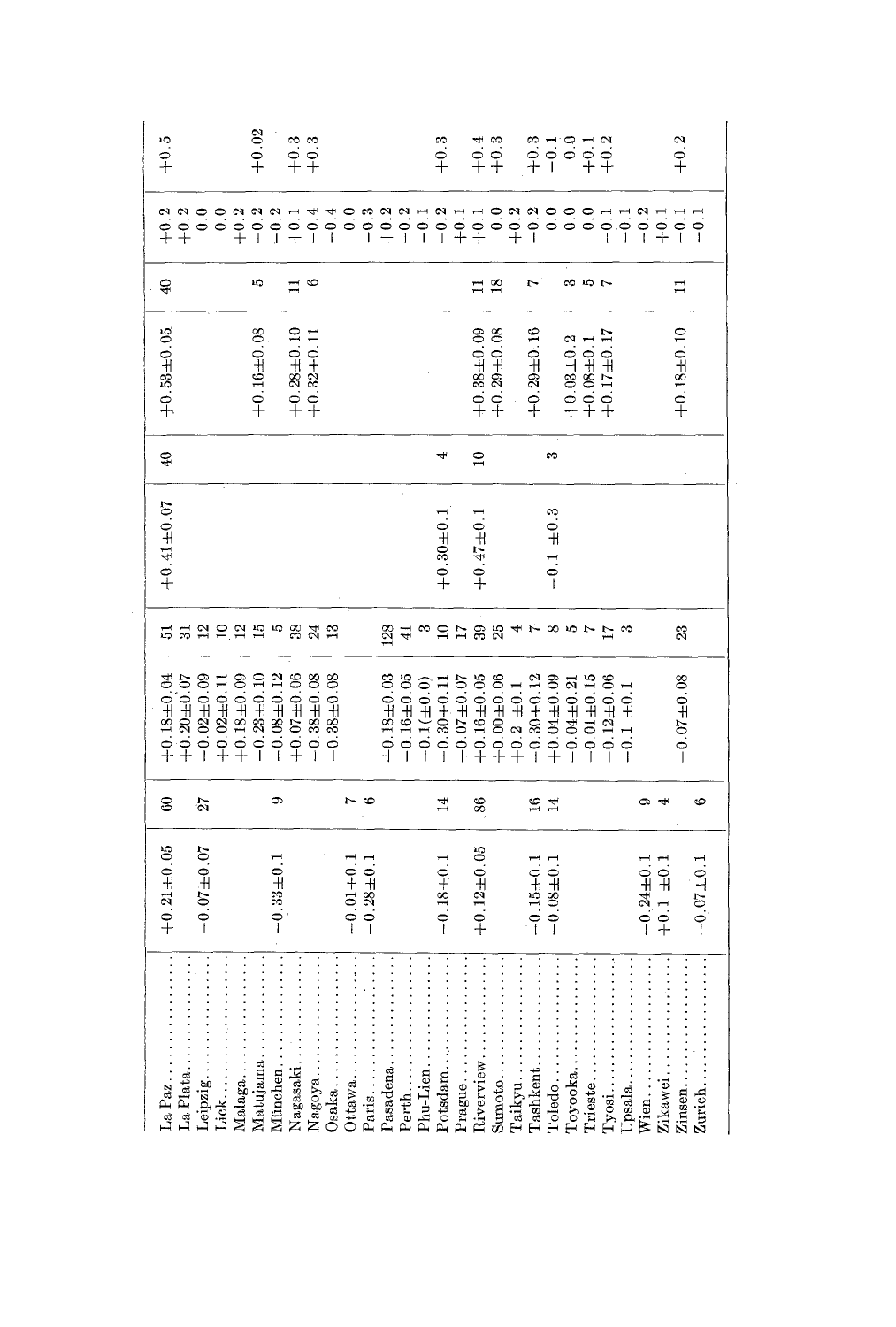

÷

 $\overline{a}$ 

BULLETIN OF THE SEISMOLOGICAL SOCIETY OF AMERICA

122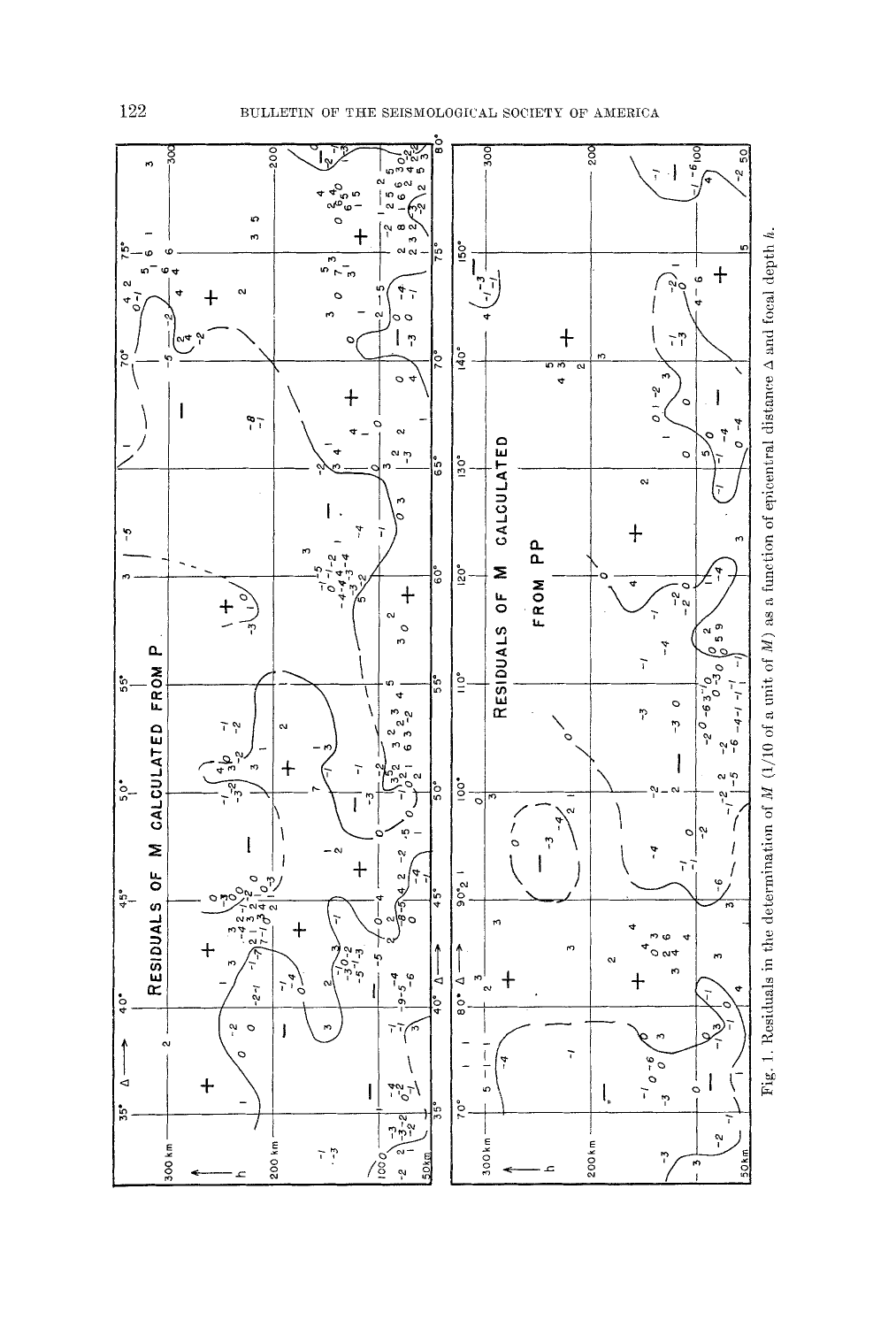P, PP, and S, similar to those in figure 1, including data from vertical and horizontal components. All three figures show areas where negative residuals are predominant, while others have prevailing positive residuals. The average residuals show clear similarities between P and PP at twice the distance (fig. 1). For most distances with relatively large residuals they have the same sign in intermediate shocks as found for shallow shocks in the earlier paper and indicate that corrections were applied too conservatively by the author in the earlier paper.



Fig. 2. Curves giving equal values of  $A$  for P as a function of epicentral distance  $\Delta$  and focal depth h.

By subtracting the average residual in the neighborhood of a given point from the calculated figure, improved values of A as a function of  $\Delta$  and h were found. These points, as well as data calculated from  $M$ ,  $u$  or  $w$ , and  $T$  for group III of the observations, formed the basis for a first draft of figures 2 to 4, giving  $A$  for P, PP, and S respectively. For P and PP the lower part of the figures give A for the vertical component; for the horizontal components of the ground displacement, the values in the upper part of the figures must be added to find  $A$ . For an alternative draft, individual values of A were calculated from  $M$ ,  $T$ , and  $w$  (with data for  $u$ corrected by means of the upper curves of figs. 2 and 3), making use of all obserrations. The final figures were based on both sets of curves. Together with equation (1), and the tentative correction of  $+0.1$  ( $M - 7$ ) for P and PP in the great earthquakes, they permit the determination of the magnitude of a shock originating at any given depth h.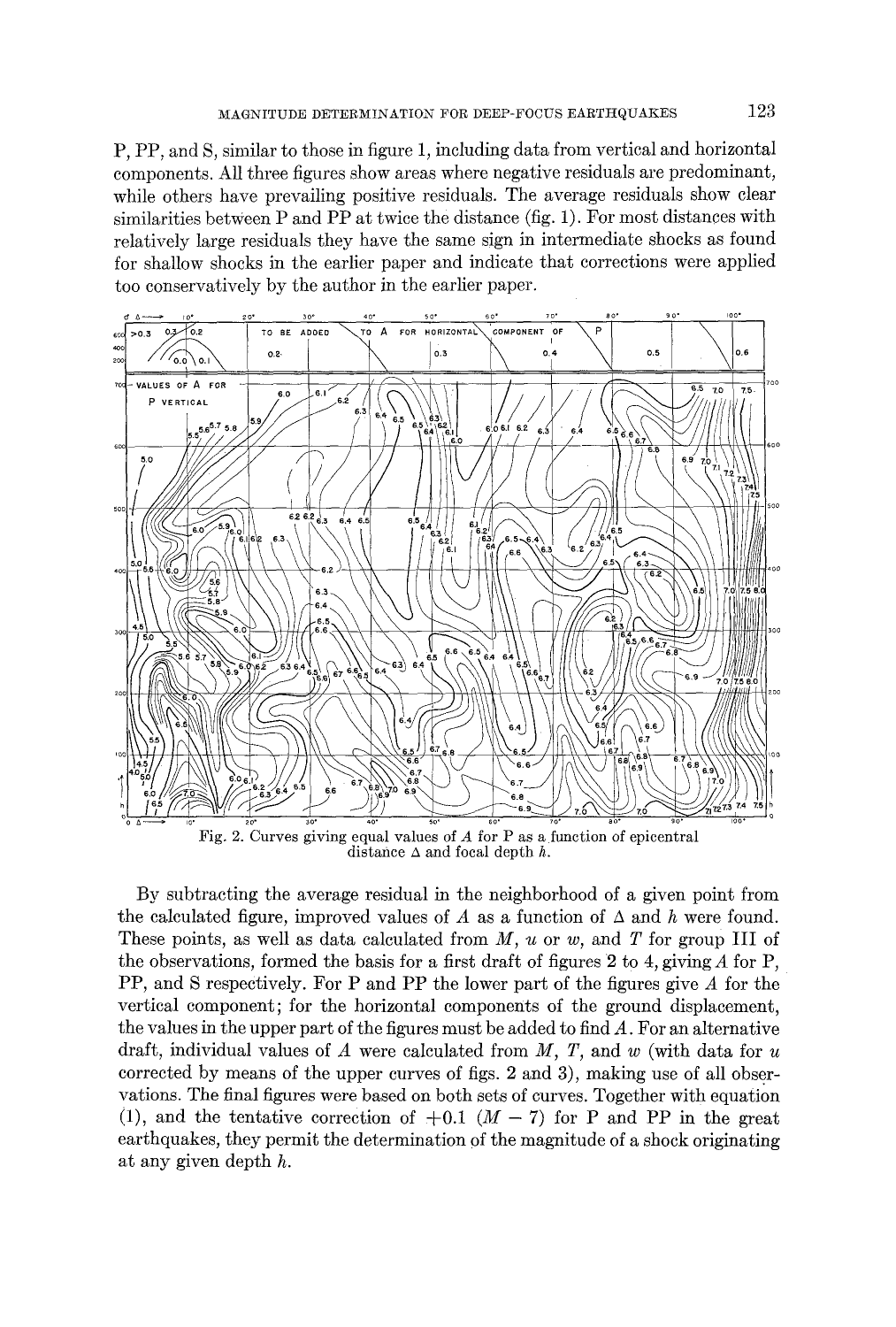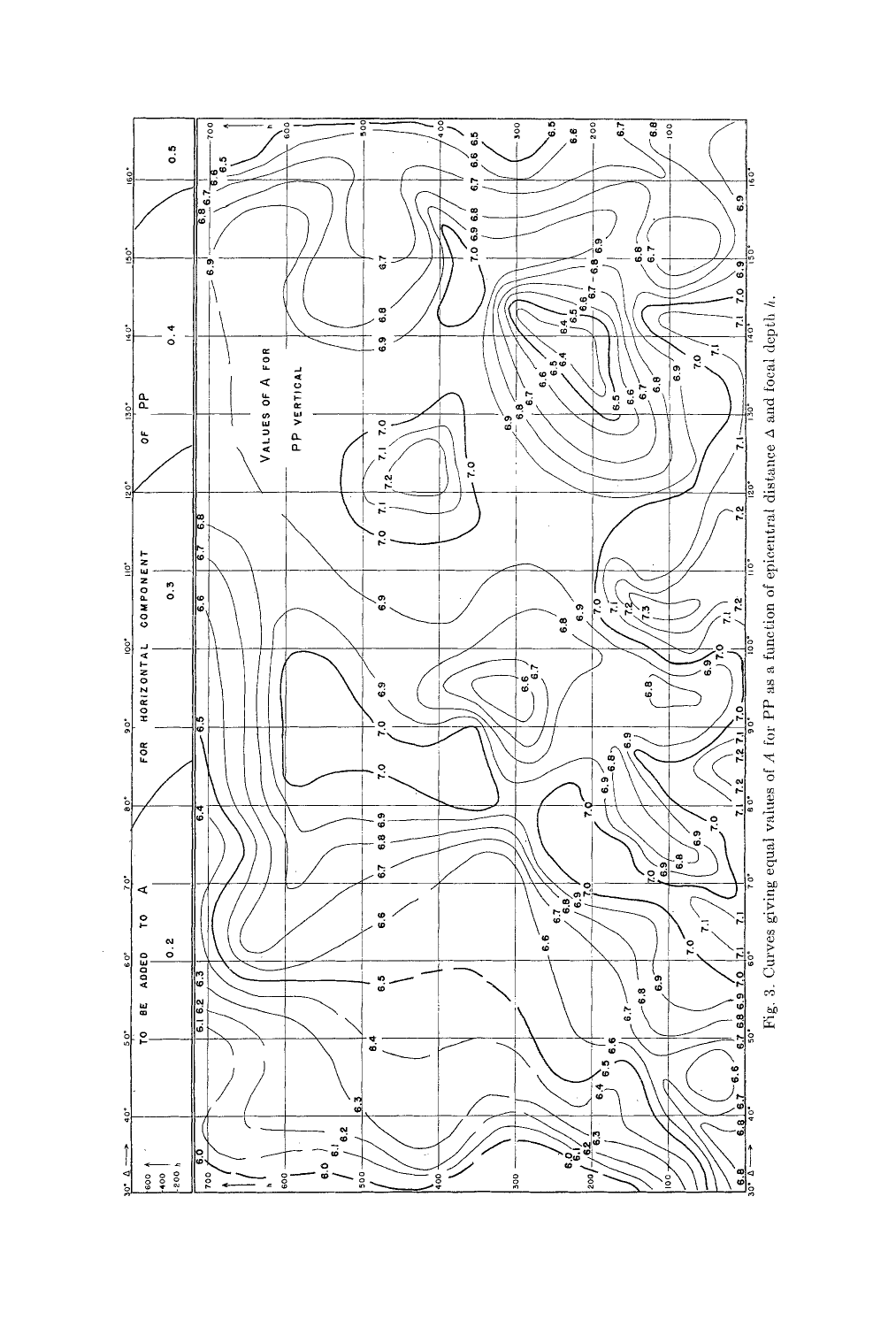In general, the values of A are probably accurate within 0.3 of a unit of M. In some parts of the figures, A changes quite rapidly with distance; in these, the direction of the curves is close to its actual values. In other parts, A changes very little with depth and distance; in such areas, the actual direction of the curves may be greatly different from that of the plotted curves. Where observations were missing, the curves were drawn to correspond with the theoretical pattern. It should be kept in mind that some peculiarities of the curves may be the result of accumulated small errors in a part of the figure for which data were scanty. In particular, when



Fig. 4. Curves giving equal values of  $A$  for S as a function of epicentral distance  $\Delta$  and focal depth h.

an error was made in the determination of the magnitude of a shock, and no data except observations on this shock from a number of stations at about the same distance were available, a systematic error in such a part of the plot easily may have occurred, and thus a spurious "high" or "low" may have resulted.

These facts should be remembered in drawing theoretical conclusions. The pattern of figures 2 to 4 is mainly determined by two elements:

1) With increasing focal depth, less energy arrives near the epicenter, more at greater distance. The boundary between these two areas is about at that distance where the ray arrives which leaves the source horizontally (point of inflection of the travel-time curve). For greater distances, process (1) has a tendency to bend the curves for equal values of  $A$  to greater distances with increasing focal depth; for smaller distances, the curves should take the opposite direction, but at these short distances the change of velocity with depth may produce effects even greater.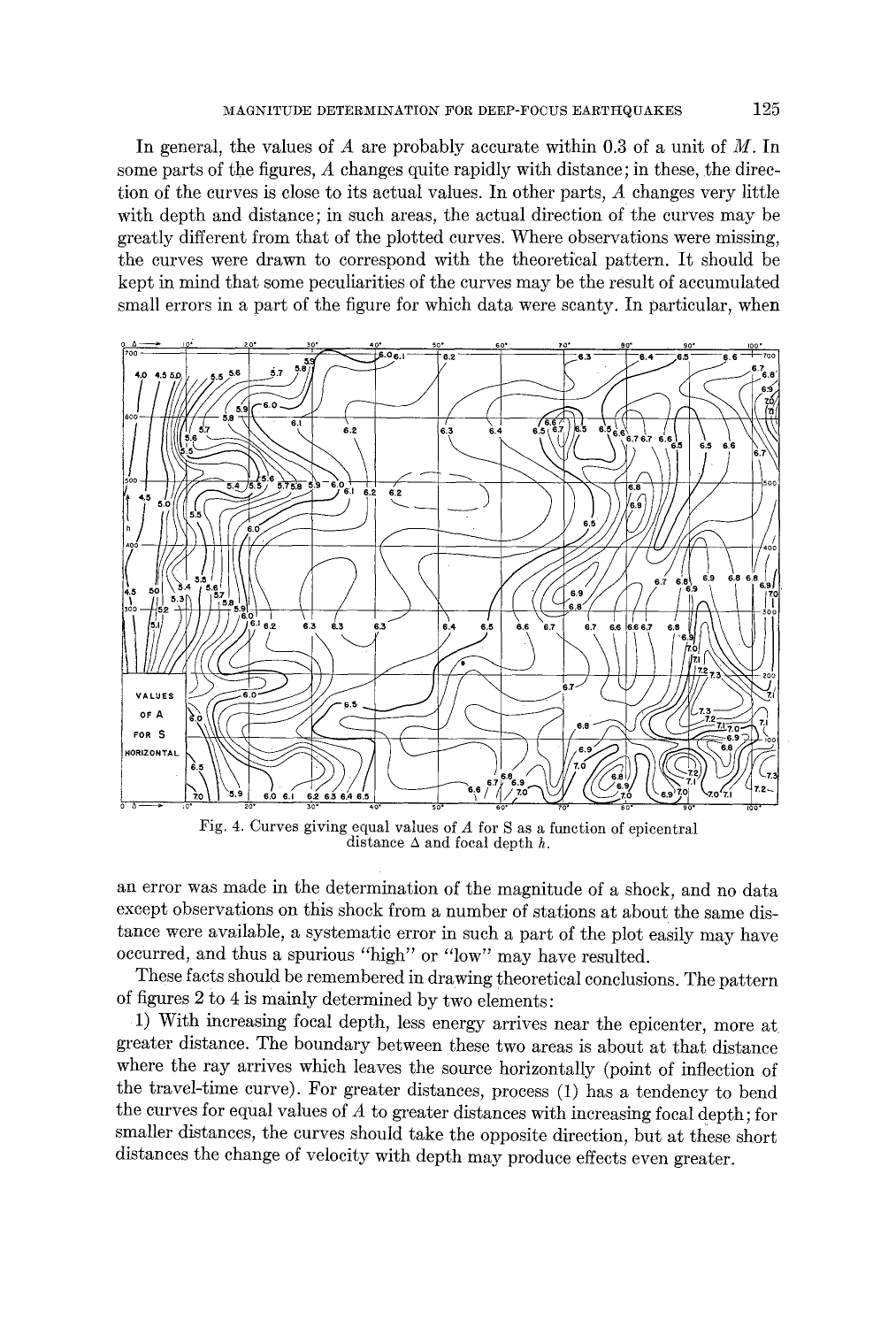

Fig. 5. Calculated values of A and curves giving equal values of A as function of epicentral distance  $\Delta$  and focal depth h.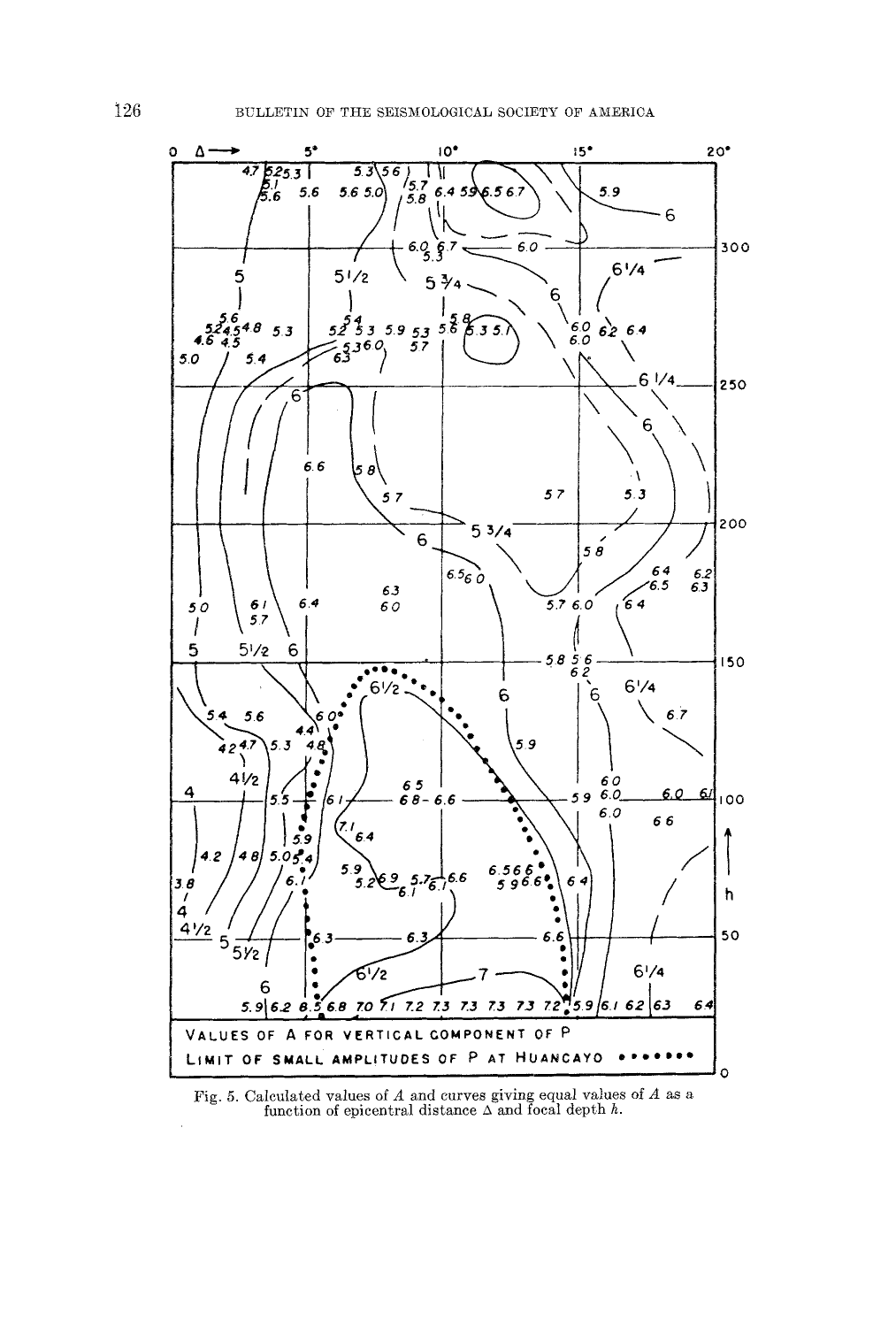2) Changes of velocity with depth at the deepest point of the ray are mainly responsible for the differences in distances between the lines of equal values of  $A$ . Since for a shock of magnitude zero and wave periods  $T$  of 0.5 sec., approximately  $log u = -A$ , it is evident that relatively large values of A correspond to small amplitudes of the phase under consideration. Consequently, relatively large values of A indicate a relatively small increase (or slight decrease) of wave velocity with depth, near the deepest point of the ray. Theoretically, these "highs" (and "lows," corresponding to a more rapid increase in velocity with depth) should follow a direction similar to that of the dividing lines in the upper part of the figures for P and PP (and similarly for S). The actual pattern is the effect of the superposition of these two major and Some minor phenomena.

The most outstanding pattern produced by the second type of process is the "shadow zone" for shallow and intermediate shocks at epicentral distances near  $10^{\circ}$ , produced by a decrease in the wave velocity slightly above a depth of I00 km. (Gutenberg and Richter, 1939). Figure 5 shows the data for P on a larger scale; a curve showing the boundary between relatively large and small amplitudes at Huancayo, Peru, is added (from unpublished data of the author, extending the results in the paper by Gutenberg and Richter, 1939). In general, this curve corresponds about to  $A = 6\frac{1}{2}$ . Differences between this curve and the curve for  $A = 6\frac{1}{2}$ in figure 5 may be due partly to errors, partly to the effect of different crustal structures near Huancayo and in Japan; most of the data of figure 5 are based on observations published by Japanese stations, with a few, in addition, from La Paz, La Plata, and some European stations.

There is no doubt that a similar shadow zone exists for S, but the data are not sufficient for details. They scatter very much, and there is no doubt that in many instances amplitudes of other phases, especially surface waves in shallow intermediate shocks, are reported as those of S.

There is a marked difference between the curves giving A for P waves and those for S waves at distances beyond 100% Figure 2 for P shows a crowding of the curves there due to the beginning of the "shadow zone" produced by the earth's core (diffracted waves). The shadow zone for S (fig. 4) begins at a greater epicentral distance which could not be determined exactly, as SKS, SKKS, etc., are superposed on S. The shadow zone of S begins at a greater epieentral distance than that of P since the velocity of transverse waves increases relatively more slowly than that of P as the core is approached (Poisson's ratio increases). Consequently, the paths of P are more sharply curved than those of S.

The amplitudes of surface waves in a shock of a given magnitude decrease with focal depth h corresponding to the factor  $e^{-2\pi a h/L}$  where  $L =$  wave length; the value of a depends on wave type and distribution of velocity with depth (Banerji, 1925; Jeffreys, 1928; Stoneley and Tillotson, 1928). If  $M$  is the magnitude of the shock determined from body waves, and m the "apparent" magnitude from surface waves having a period of 20 see. (wave length depending on the structure, roughly  $L = 70 \,\mathrm{km}$ .), then

$$
M - m = [2\pi a(h - h^*) \log e]/L \tag{2}
$$

where  $h^* =$  depth of a normal shock (roughly 20 km.). Thus, approximately

$$
a = 25(M - m)/(h - 20)
$$
 (3)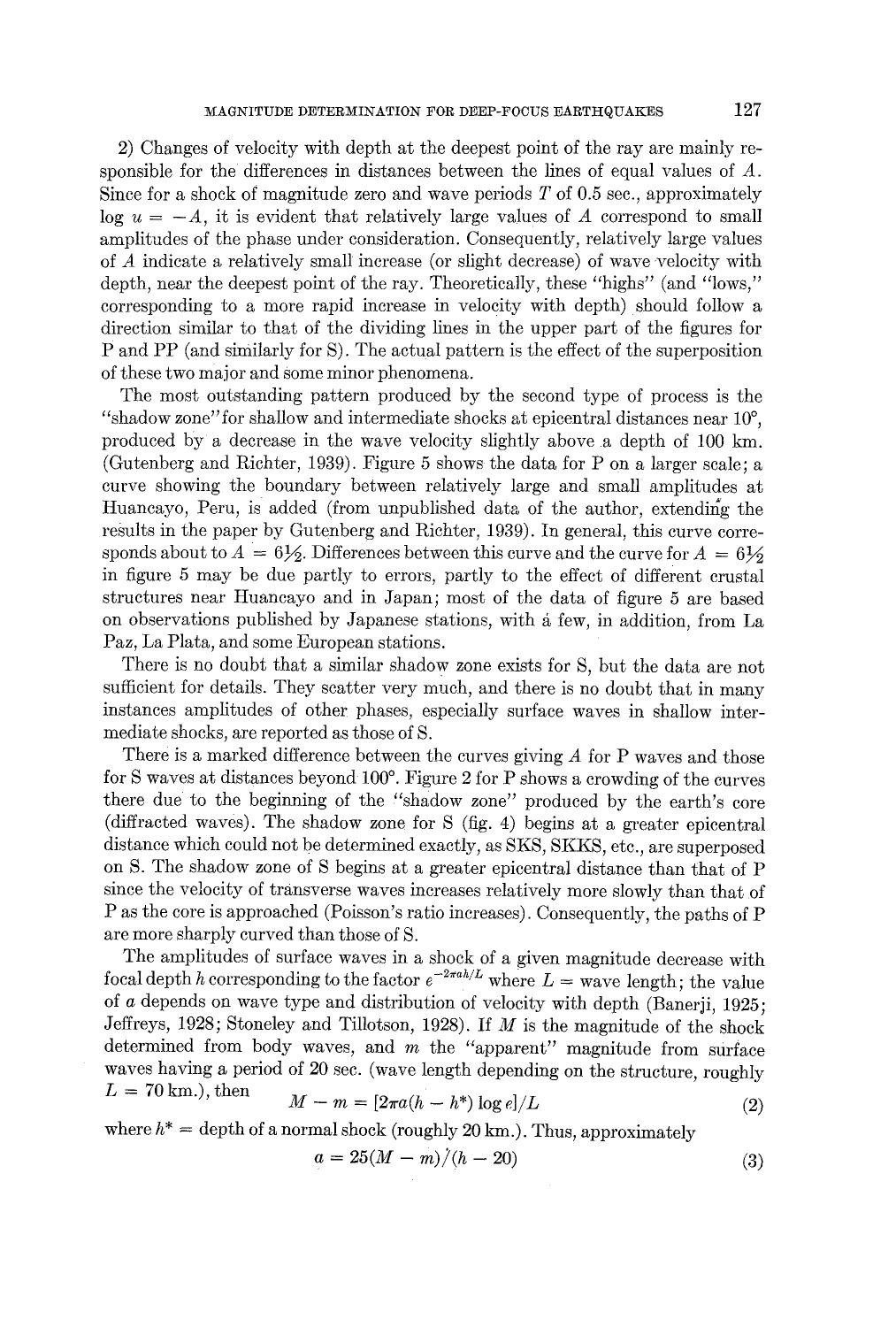### 128 BULLETIN OF THE SEISMOLOGICAL SOCIETY OF AMERICA

Calculated values for a are given in table 2. There are many sources of error. Even for the deepest shocks a number of stations report amplitudes for the maximum of surface waves with periods near 20 sec. Probably, in most shocks with focal depth of more than 200 km. these maxima belong to body waves, such as SS and SSS, some of them with angular distances greater than 180 °, or SoS, ScSScS, SPSP, etc. (See also Stoneley, 1931.) For this reason, only shocks with focal depth not

#### TABLE 2

## DATA RELATED TO THE DECREASE IN AMPLITUDES OF SURFACE WAVES WITH INCREASING FOCAL DEPTH h

 $(M = \text{magnitude of shock}; m =$  "apparent magnitude" from surface waves; no. = serial number of shocks used in earlier papers;  $a =$  calculated factor, determining decrease in amplitudes-see text)

| Date                         | No.  | Region of source                             | $\boldsymbol{h}$ | M   | $M-m$ | $\alpha$ |
|------------------------------|------|----------------------------------------------|------------------|-----|-------|----------|
|                              |      |                                              | km.              |     |       |          |
| 1936. July<br>-13            | 23e  | $Chile, \ldots, \ldots, \ldots, \ldots$      | 60               | 7.3 | 02    | 01       |
| 1938. June<br>-9             | S17p |                                              | 60               | 7.2 | 0.3   | 0.2      |
| 1935. Oct.<br>$\overline{2}$ | 158d | Kurile $Is \ldots$                           | 70               | 7.0 | 0.8   | 0.4      |
| 1931, Mar. 28                | 89.  | East Indies                                  | 80               | 7.3 | 0.8   | 0.3      |
| 1934. May<br>4               | 170r | Alaska                                       | 80               | 72  | 0.9   | 0.4      |
| 1937, Sept. 3                | 170d | Alentian Is                                  | 80               | 7.3 | 0.8   | 0.3      |
| 1937, Sept. 15               | 76d  | Solomon $\mathbf{I}$ s                       | 80               | 7.3 | 0.7   | 0.3      |
| 1934. June 13                | 158m | Kurile $Is, \ldots, \ldots, \ldots$          | 90               | 69  | 1.0   | 0.4      |
| 1937, Apr.<br>- 5            | 81s  | New Guinea                                   | 90               | 6.9 | 0.2   | 0.1      |
| 1937, July<br>-26            | 151r | $Japan \ldots \ldots \ldots \ldots \ldots$   | 90               | 7.1 | 07    | 0.3      |
| 1938, Oct. 20                | 97e  |                                              | 90               | 7.3 | 0.5   | 0.2      |
| 1929. Oct. 19                | 18   | $\text{Chile}$                               | 100              | 7.5 | 0.8   | 0.3      |
| 1934, June 24                | 16   | $\text{Chile} \dots \dots \dots \dots \dots$ | 100              | 69  | 0.6   | 0.2      |
| 1937, July 26                | 0n   | Mexico                                       | 100              | 73  | 1.2   | 0.4      |

to exceed 100 km. were given in table 2. For shocks with depths between 100 and 200 km. the values calculated for a from the reported "maxima of surface waves" are between 0.1 and 0.3.

Other errors result from the assumption  $L = 70$  km. for  $T = 20$  sec. (the value of L depends on the structure), from errors in the determination of  $h, M$  and  $m$ , and from the fact that  $h$  is supposed to be the depth at which the first body waves start; the maxima frequently will result from waves starting at a different depth. On the other hand, the value of a theoretically depends on the change in the velocity of shear waves with depth in the region where the surface waves are formed. Under certain assumptions, Jeffreys (1928, p. 519) found a to be theoretically about 0.4, but smaller values are to be expected in shocks with surface waves originating under the bottom of the Atlantic Ocean, under continental areas with relatively thin crustal layers, and especially for surface waves originating under the bottom of the Pacific Basin. The agreement between the values in table 2 and those to be expected from the theory is as good as can be expected.

A systematic investigation of the magnitude of deep-focus earthquakes is under way. The highest magnitude found thus far for a shock with a focal depth of more than 200 km. is about 8 (1906, January 21,  $h = 340$  km., southwest of Tokyo;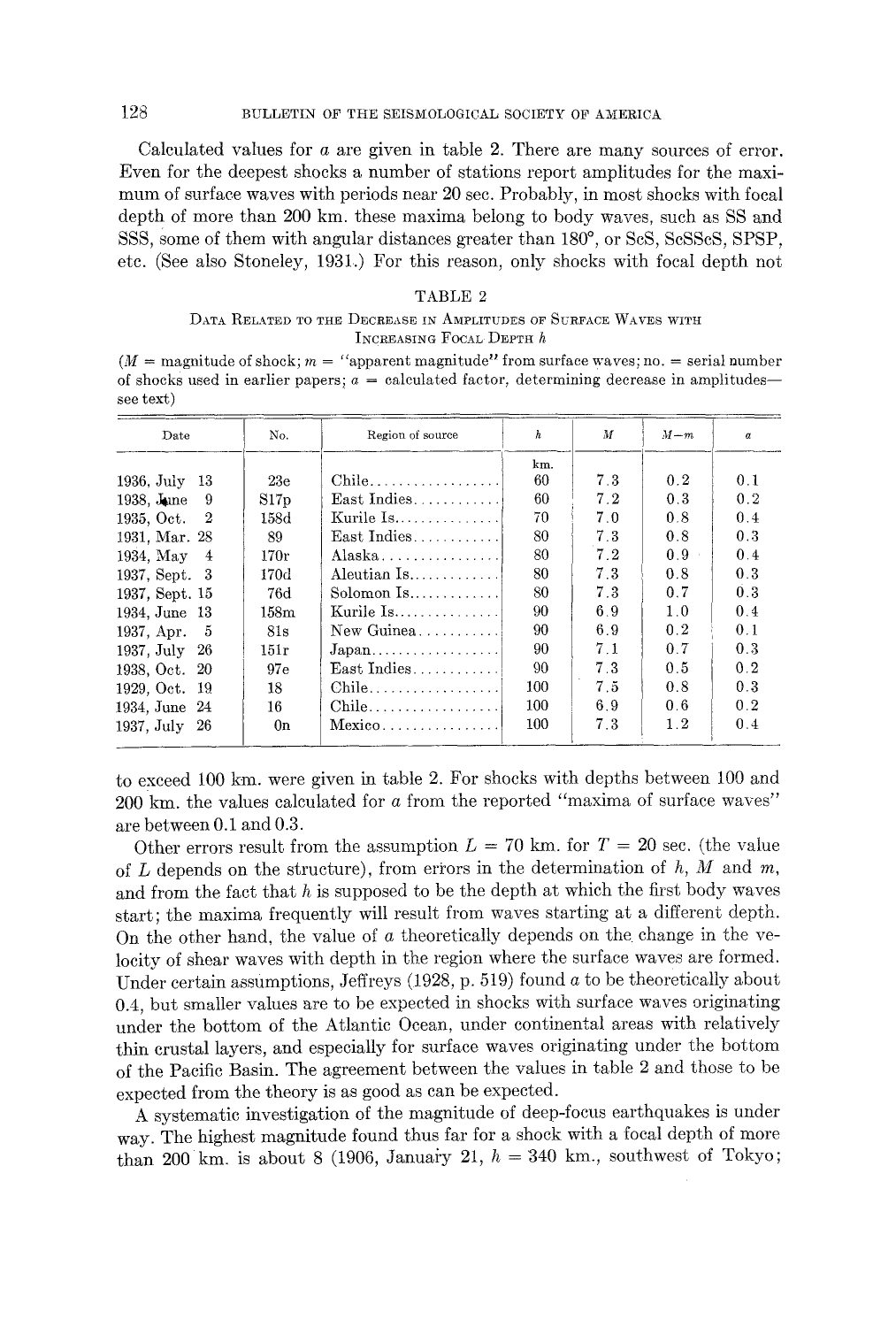Szirtes, 1909). The shock of 1932, May 26,  $h = 600$  km. south of the Fiji Islands (Brunner, 1938), had a magnitude of about  $7\frac{3}{4}$ , and about the same magnitude was found for the shocks of 1937, April 16,  $h = 400$  km. near the Tonga Islands, of 1909, July 7,  $h = 230$  km., and of 1921, November 15 (Sieberg, 1922),  $h = 215$ km. in the Hindu Kush area. Several shocks with a focal depth of 70 to 200 km. had magnitudes of  $7\frac{3}{4}$  to 8, and that of 1914, November 24, near the Marianne Islands, focal depth about 110 km., had a magnitude of  $8\frac{1}{4}$ . It is the greatest intermediate earthquake which has been found thus far. The shock of 1934, June 29,  $h = 720$  km., in the Flores Sea, perhaps the deepest on record so far, had a magnitude of about 7.

The author is grateful to Dr. C. F. Richter and to Mr. H. O. Wood for valuable suggestions and criticism, and to  $Mr.$  John M. Nordquist for drafting of the figures.

#### **SUMMARY**

The magnitude of deep-focus earthquakes is so defined as to make the energy released in two shocks of the same magnitude equal, regardless of focal depth.- Charts are given which, in connection with the equations for the magnitude of shallow shocks, permit the calculation of the magnitude of a shock at any given depth if the maximum ground amplitude and the corresponding wave period of P, PP, or S at a given epicentral distance are known.—It is found that the energies released in the longitudinal and transverse waves of an earthquake arc about equal, regardless of focal depth.-The "shadow zone" for P and S waves at epicentral distances near  $10^{\circ}$ , indicating a slight minimum in wave velocity at a depth near 100 km., has been confirmed, and quantitative results for amplitudes of P as a function of focal depth are given.—Earthquake magnitudes of  $7\frac{3}{4}$  to 8 have been found throughout the range of focal depths, but, during the past forty years, seem to have been relatively less frequent in deep-focus than in shallow shocks. In contrast with shallow shocks, no deep-focus earthquakes of magnitudes  $8\frac{1}{4}$  to  $8\frac{1}{2}$ have been established thus far. This indicates (but does not yet prove) that at depths of about  $100$  to  $700 \text{ km}$ , roughly one-tenth as much energy can be stored as at depths of  $15$  to  $40 \text{ km}$ . At a depth of about 700 km, earthquake activity seems to stop abruptly.--The amplitudes of surface waves in deep-focus shocks decrease with increasing focal depth approximately as given by the theory.

#### LIST OF REFERENCES

BANERJI, S. K.

1925. *"On the Depth of Earthquake Focus," Phil. Mag., 49:65-80.* 

**BRUNNER, G. I.** 

1938. "The Deep Earthquake of May 26, 1932 near the Kermadec Islands," Gerlands Beitr. *z. Geophysik,* 53:1-64.

GUTENBERG, B.

1945. "Amplitudes of P, PP, and" S and Magnitude of Shallow Earthquakes/' *Bull. Seism. Soc. Am.,* 35:57-69.

GUTENBERG, **B., and C. F.** RICHTER

1939. "New Evidence for a Change in Physical Conditions at Depths near 100 Kilometers," *Bull. Seism. Soc. Am.,* 29:531-537.